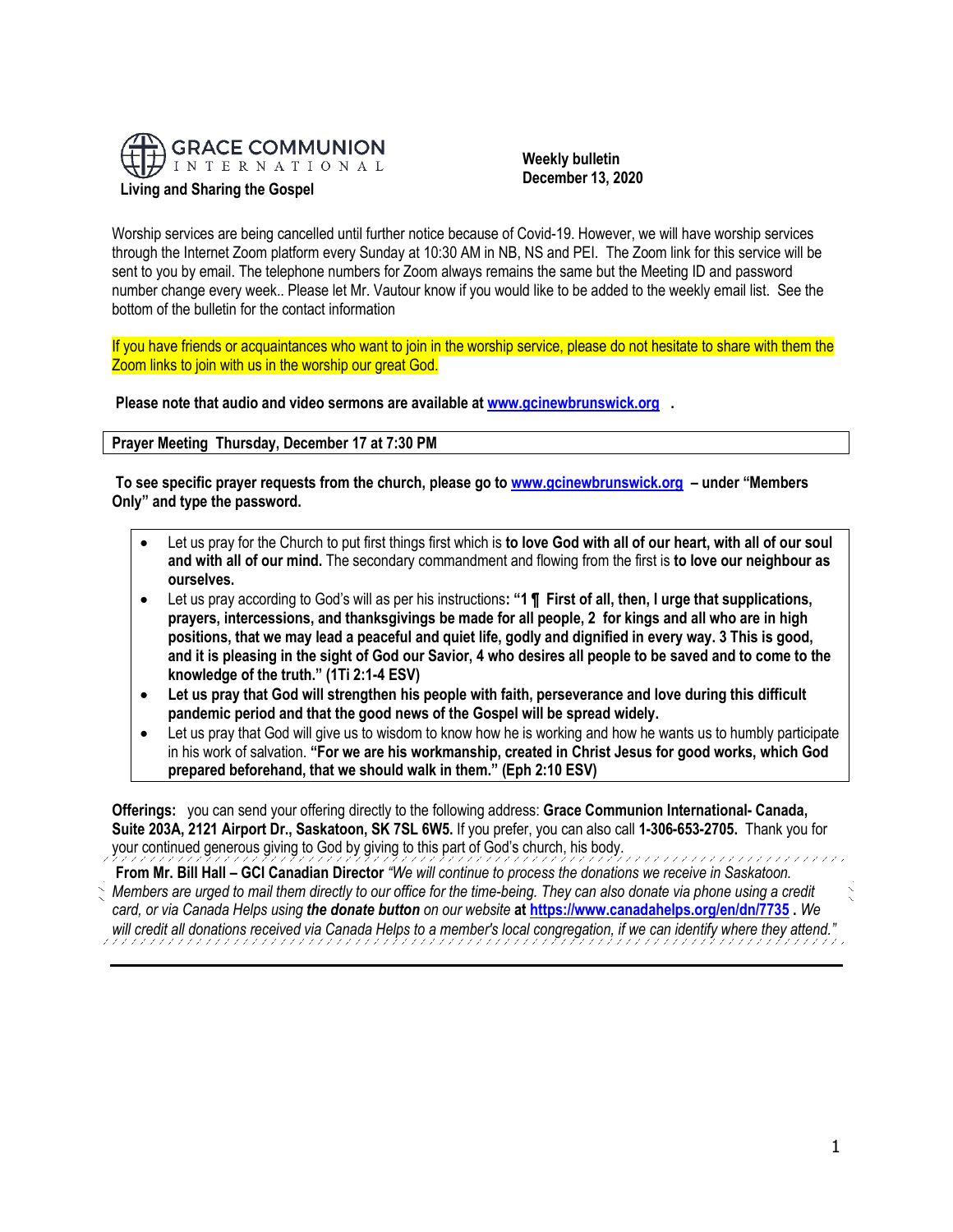## **[What does it mean that "Christ is all and in all"?](https://eur05.safelinks.protection.outlook.com/?url=http:%2F%2Ffeedproxy.google.com%2F~r%2Fgci%2FzGUy%2F~3%2Foy2FCErvzkY%2Fwhat-does-it-mean-that-christ-is-all.html%3Futm_source%3Dfeedburner%26utm_medium%3Demail&data=04%7C01%7C%7Caccf7dc3e6804589fe4f08d89c1fab2b%7C84df9e7fe9f640afb435aaaaaaaaaaaa%7C1%7C0%7C637431007108476485%7CUnknown%7CTWFpbGZsb3d8eyJWIjoiMC4wLjAwMDAiLCJQIjoiV2luMzIiLCJBTiI6Ik1haWwiLCJXVCI6Mn0%3D%7C1000&sdata=9b3LSFBJBFiwguKlEFeW5lT4GDi0mn4ZqBc8OOZZ6Y8%3D&reserved=0)**

**From GCI The Surprising God Blog** 

Posted: 08 Dec 2020 12:58 PM PST



Mosaic of Christ Jesus (public domain via Wikimedia Commons)

**.**

In **Colossians 3:11 (NASB)**, Paul declares that **"Christ is all and in all."** The immediate context relates to the "new self" -- who we are in Christ, no matter our ethnicity or socio-economic standing. However, the larger context is the whole letter of Colossians (with parallels in Ephesians) where we find at least six ways in which Christ truly is *all and in all.*

## **1) CHRIST IS THE IMAGE OF THE INVISIBLE GOD, THE FULLNESS OF DEITY IN BODILY FORM**

In **Colossians 1:15 (NASB)** Paul tells us that God's Son (Christ) **"is the image of the invisible God."** He goes on to say **in Col. 1:19 (NASB)** that "**it was the Father's good pleasure for all the fullness to dwell in [Christ, God's Son].**" He then adds this in **Col. 2:9 (NASB)**: "**For in [Christ] all the fullness of Deity** 

**dwells in bodily form."** Our only way of knowing God, who **"dwells in unapproachable light, whom no man has seen or can see" (1 Tim. 6:16, NASB**) is to know Him in and through Jesus (God incarnate). As Jesus told his disciple Philip, **"He who has seen me has seen the Father" (John 14:9, NASB)**

## **2) CHRIST CREATED ALL THAT EXISTS**

**In Colossians 1:15-16 (NASB)**, Paul states that Christ is "**the firstborn of all creation. For by him all things were created, both in the heavens and on earth, visible and invisible, whether thrones or dominions or rulers or authorities—all things have been created through him and for him." John 1:3 (NASB)** makes essentially the same point: "**All things came into being through him, and apart from him nothing came into being that has come into being."** As Creator of the cosmos, Christ is sovereign over all. "Firstborn" here refers not to first in birth order (the Son of God, with the Father and the Spirit, is eternal God), but first in importance (primacy). Christ as creator of all is supreme over all.

# **3) CHRIST IS ETERNAL AND IN HIM ALL THINGS HOLD TOGETHER**

Note **Colossians 1:17 (NASB)**: **"[Christ] is before all things, and in him all things hold together."** *Before* here refers to primacy, but also to priority in time. As Jesus told the Jews who were attacking him (**John 8:58, NASB**), **"Before Abraham was born, I am."** He was referencing **Exodus 3:14**, where God tells Moses, **"I am who I am."** The Jews understood what Jesus meant and picked up stones to stone him. **"In him all things hold together"** means that Christ is the power that upholds (sustains) the universe. We are thus totally dependent on him both for our existence and our every need.

# **4) CHRIST IS THE BEGINNING, THE FIRSTBORN FROM AMONG THE DEAD**

**Colossians 1:18 (NASB)** tells us that Christ **"is the beginning, the firstborn from the dead..."** Here Paul apparently is referencing Jesus' bodily resurrection, which was the first of its kind. Although there are other resurrections in the Bible that precede Jesus' resurrection, the others were temporary -- those people died a second time and now await the final resurrection. Jesus alone has been raised with an indestructible (glorified) resurrection body of the sort we will receive in the resurrection of the dead at our Lord's return (*parousia* or advent) at the end of the age. Thus Paul is telling us that Jesus himself is our hope -- hope of an indestructible life in an immortal body in the age to come.

## **5) CHRIST HAS FIRST PLACE IN EVERYTHING**

In **Colossians 1:18 (NIV),** Paul says "**God raised Jesus from the dead first so that in everything he might have the supremacy."** In **Eph. 1:10 (NET)** Paul says God is working **"to head up all things in Christ -- the things in heaven and the things on earth."** Because Jesus was willing to humble himself and go to the cross, Paul says in **Phil. 2:9-11(NASB)** that "**God highly exalted him, and bestowed on him the name which is above every name, so that at the name of Jesus every knee will bow, of those who are in heaven and on earth and under the earth, and that every tongue will confess that Jesus Christ is Lord, to the glory of God the Father."** Christ already has "first place" -- the place (position) of supremacy over all. He is Lord of all, and the revelation of that reality is progressively unfolding in the world through the church, empowered and directed by the Holy Spirit.

**6) THROUGH CHRIST, GOD RECONCILED THE ENTIRE CREATION TO HIMSELF**